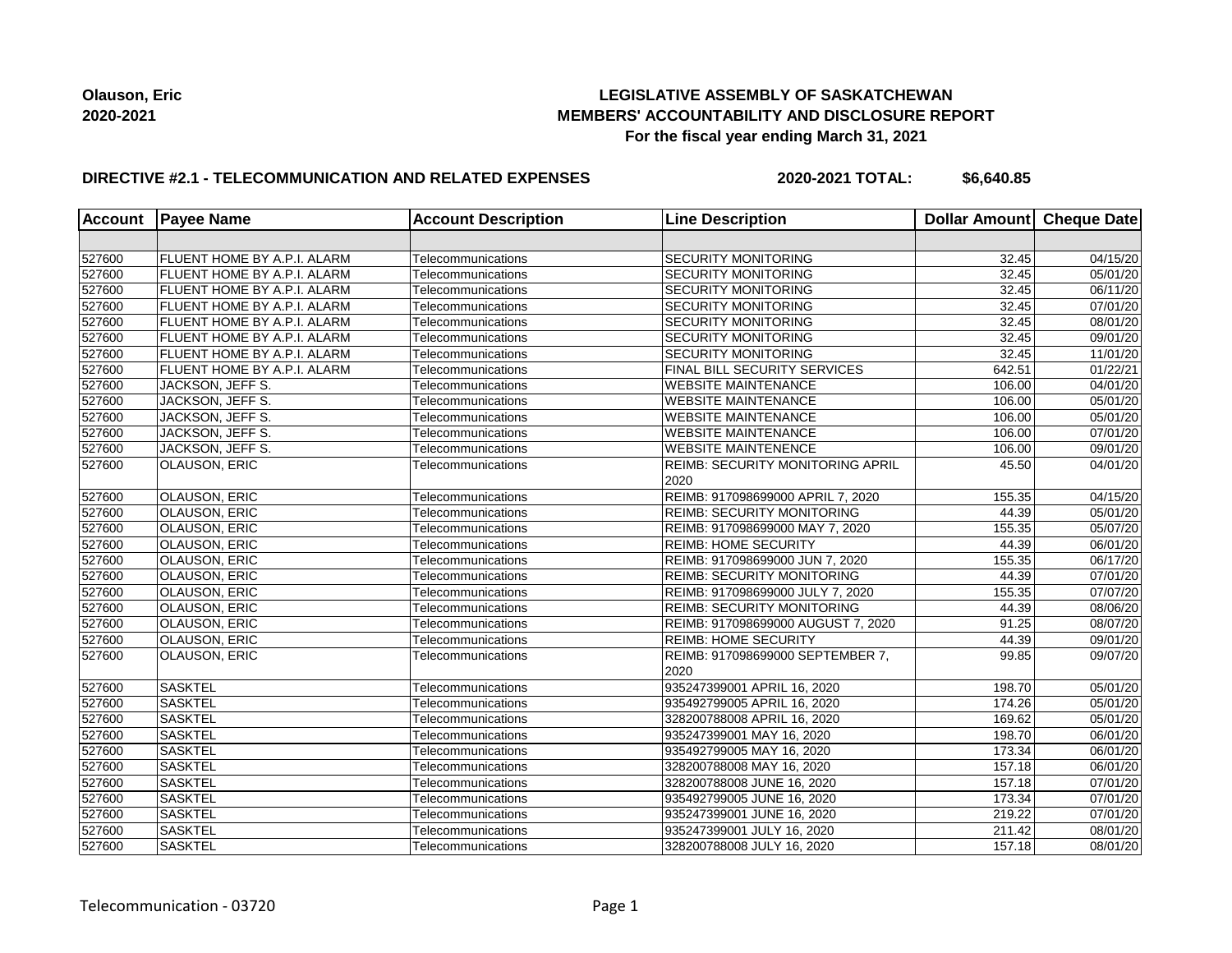## **LEGISLATIVE ASSEMBLY OF SASKATCHEWAN MEMBERS' ACCOUNTABILITY AND DISCLOSURE REPORT For the fiscal year ending March 31, 2021**

# **DIRECTIVE #2.1 - TELECOMMUNICATION AND RELATED EXPENSES**

**2020-2021 TOTAL: \$6,640.85**

| <b>Account</b> | <b>Payee Name</b>                  | <b>Account Description</b> | <b>Line Description</b>                 | Dollar Amount | <b>Cheque Date</b> |
|----------------|------------------------------------|----------------------------|-----------------------------------------|---------------|--------------------|
|                |                                    |                            |                                         |               |                    |
| 527600         | <b>SASKTEL</b>                     | Telecommunications         | 935492799005 JULY 16, 2020              | 173.34        | 08/01/20           |
| 527600         | <b>SASKTEL</b>                     | Telecommunications         | 935492799005 AUGUST 16, 2020            | 173.34        | 08/16/20           |
| 527600         | <b>SASKTEL</b>                     | Telecommunications         | 328200788008 AUGUST 16, 2020            | 124.46        | 08/16/20           |
| 527600         | <b>SASKTEL</b>                     | Telecommunications         | 935247399001 AUGUST 16, 2020            | 211.42        | 08/16/20           |
| 527600         | <b>SASKTEL</b>                     | Telecommunications         | 935247399001 SEPTEMBER 16, 2020         | 211.42        | 09/16/20           |
| 527600         | <b>SASKTEL</b>                     | Telecommunications         | 935492799005 SEPTEMBER 16, 2020         | 173.34        | 09/16/20           |
| 527600         | <b>SASKTEL</b>                     | Telecommunications         | <b>RTV- ERIC OLAUSON- MOBILE DEVICE</b> | $-78.59$      | 10/01/20           |
|                |                                    |                            | <b>IUSAGE</b>                           |               |                    |
| 527600         | <b>SASKTEL</b>                     | Telecommunications         | 328200788008 SEPTEMBER 16, 2020         | 159.30        | 10/01/20           |
| 527600         | <b>SASKTEL</b>                     | Telecommunications         | 935492799005 OCTOBER 16, 2020           | 173.34        | 11/01/20           |
| 527600         | <b>SASKTEL</b>                     | Telecommunications         | 935247399001 OCTOBER 16, 2020           | 211.42        | 11/01/20           |
| 527600         | ISASKTEL                           | Telecommunications         | 328200788008 OCTOBER 16, 2020           | 41.07         | 11/01/20           |
| 527600         | <b>SASKTEL</b>                     | Telecommunications         | 935247399001 NOVEMBER 16, 2020-         | 86.99         | 01/01/21           |
|                |                                    |                            | <b>FINAL</b>                            |               |                    |
| 527600         | <b>SASKTEL</b>                     | Telecommunications         | 935492799005 NOVEMBER 16, 2020          | 178.54        | 02/01/21           |
| 527600         | <b>SASKTEL</b>                     | Telecommunications         | 935492799005 JANUARY 16, 2021           | 7.60          | 02/01/21           |
| 527600         | <b>SASKTEL</b>                     | Telecommunications         | 328200788008 NOVEMBER 16, 2020          | 52.03         | 02/01/21           |
| 527600         | <b>SASKTEL</b>                     | Telecommunications         | 328200788008 DECEMBER 16, 2020          | 18.47         | 02/01/21           |
| 527600         | <b>SASKTEL</b>                     | Telecommunications         | 935492799005 DECEMBER 16, 2020          | 74.82         | 02/01/21           |
| 527600         | <b>SASKTEL</b>                     | Telecommunications         | 935492799005 FEBRUARY 16, 2021          | 7.83          | 02/16/21           |
| 527600         | <b>WITHOUT A HITCH PRODUCTIONS</b> | Telecommunications         | <b>WEBSITE MAINTENANCE</b>              | 170.96        | 06/01/20           |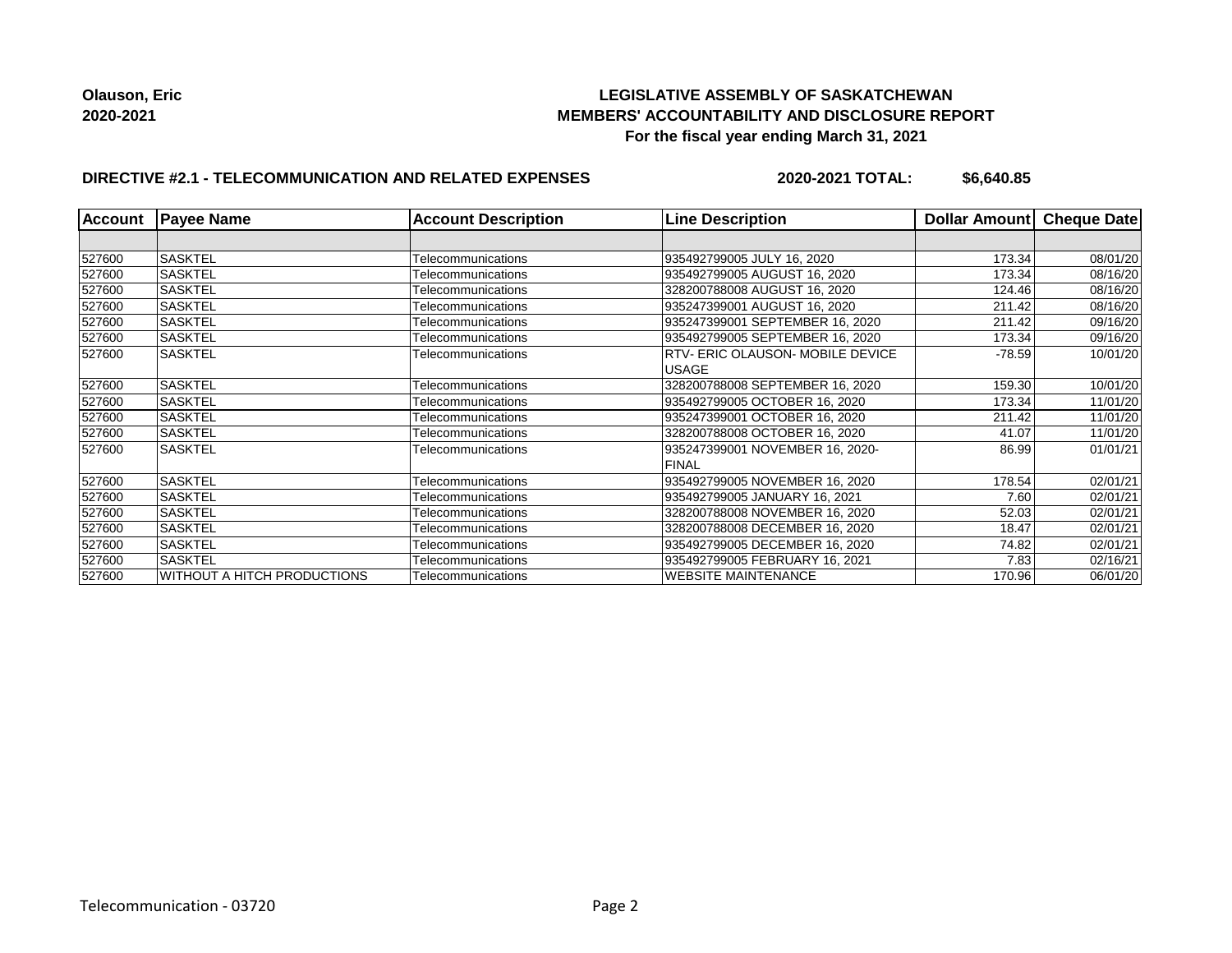# **LEGISLATIVE ASSEMBLY OF SASKATCHEWAN MEMBERS' ACCOUNTABILITY AND DISCLOSURE REPORT For the fiscal year ending March 31, 2021**

## **DIRECTIVE #3.1 - MLA TRAVEL AND LIVING EXPENSES**

**2020-2021 TOTAL: \$16,942.74**

| <b>Account</b> | <b>Payee Name</b>    | <b>Account Description</b>  | <b>Line Description</b>            | <b>Dollar Amount</b> | <b>Cheque Date</b> |
|----------------|----------------------|-----------------------------|------------------------------------|----------------------|--------------------|
|                |                      |                             |                                    |                      |                    |
| 541900         | OLAUSON, ERIC        | <b>Elected Rep - Travel</b> | MLA TRAVEL APRIL 1-2, 2020         | 598.67               | 04/01/20           |
| 541900         | OLAUSON, ERIC        | <b>Elected Rep - Travel</b> | MLA TRAVEL APRIL 6 - 14, 2020      | 371.80               | 04/15/20           |
| 541900         | OLAUSON, ERIC        | <b>Elected Rep - Travel</b> | MLA TRAVEL APRIL 17 - 30, 2020     | 1,413.02             | 05/05/20           |
| 541900         | OLAUSON, ERIC        | <b>Elected Rep - Travel</b> | MLA TRAVEL MAY 1 - 14, 2020        | 1,359.79             | 05/19/20           |
| 541900         | OLAUSON, ERIC        | <b>Elected Rep - Travel</b> | MLA TRAVEL MAY 18 - 29, 2020       | 1,380.14             | 06/03/20           |
| 541900         | OLAUSON, ERIC        | <b>Elected Rep - Travel</b> | MLA TRAVEL JUNE 1 - 14, 2020       | 1,218.55             | 06/15/20           |
| 541900         | OLAUSON, ERIC        | <b>Elected Rep - Travel</b> | MLA TRAVEL JUNE 15 - 19, 2020      | 1,273.35             | 06/22/20           |
| 541900         | OLAUSON, ERIC        | <b>Elected Rep - Travel</b> | MLA TRAVEL JUNE 21 - 26, 2020      | 1,656.44             | 07/01/20           |
| 541900         | <b>OLAUSON, ERIC</b> | <b>Elected Rep - Travel</b> | MLA TRAVEL JUNE 28 - 30, 2020      | 616.85               | 07/01/20           |
| 541900         | OLAUSON, ERIC        | <b>Elected Rep - Travel</b> | MLA TRAVEL JULY 1 - 3, 2020        | 1,287.79             | 07/03/20           |
| 541900         | <b>OLAUSON, ERIC</b> | <b>Elected Rep - Travel</b> | MLA TRAVEL JULY 7 - 21, 2020       | 1,069.67             | 07/21/20           |
| 541900         | OLAUSON, ERIC        | <b>Elected Rep - Travel</b> | MLA TRAVEL JUL 220AUG 4, 2020      | 1,017.00             | 08/06/20           |
| 541900         | OLAUSON, ERIC        | <b>Elected Rep - Travel</b> | MLA TRAVEL AUGUST 5 - 11, 2020     | 676.15               | 08/11/20           |
| 541900         | OLAUSON, ERIC        | <b>Elected Rep - Travel</b> | MLA TRAVEL AUGUST 14 - 31, 2020    | 1,054.90             | 09/02/20           |
| 541900         | OLAUSON, ERIC        | <b>Elected Rep - Travel</b> | MLA TRAVEL SEPTEMBER 2 - 8, 2020   | 865.92               | 09/04/20           |
| 541900         | OLAUSON, ERIC        | <b>Elected Rep - Travel</b> | MLA TRAVEL SEPTEMBER 10 - 21, 2020 | 1,082.70             | 09/21/20           |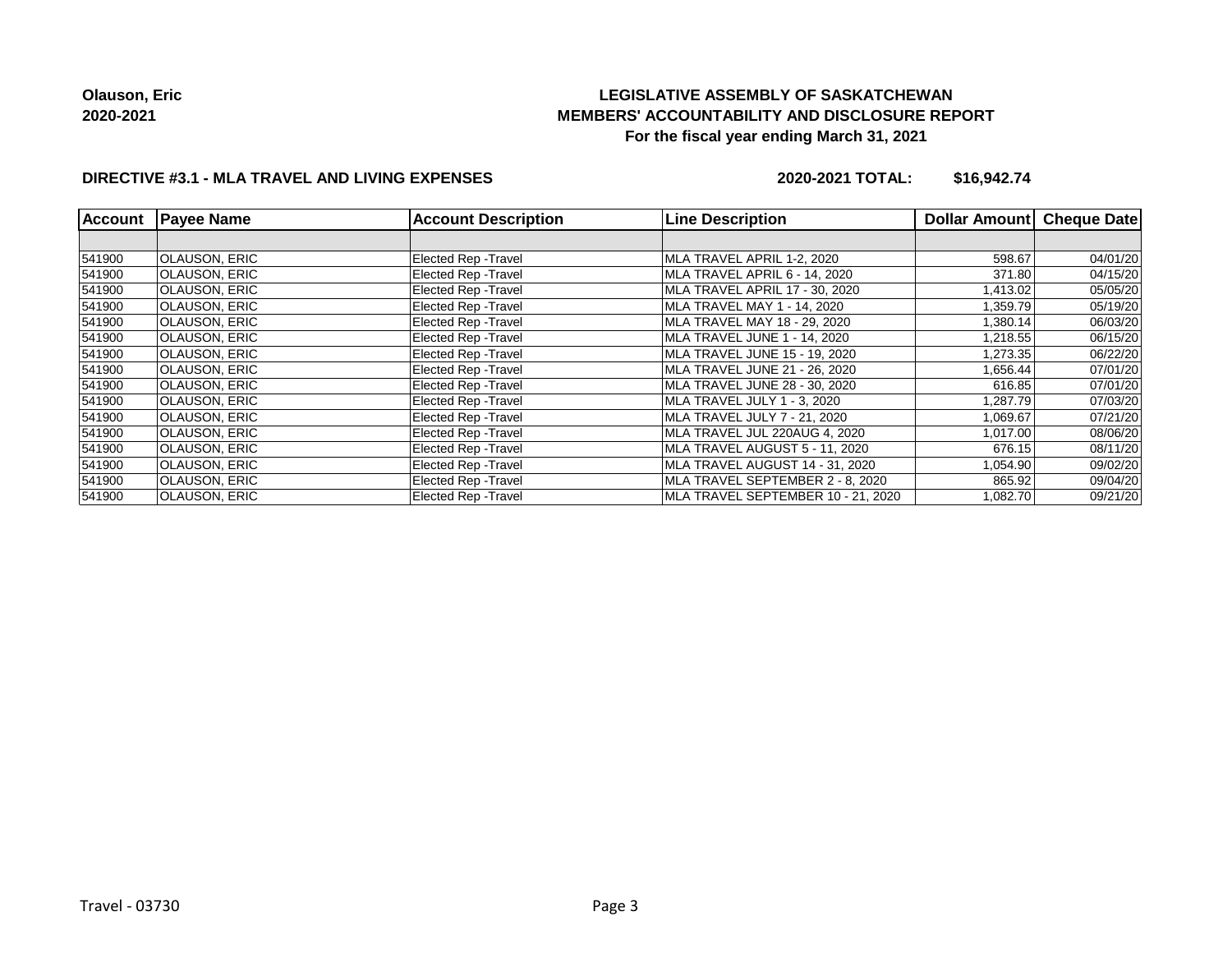

## **LEGISLATIVE ASSEMBLY OF SASKATCHEWAN MEMBERS' ACCOUNTABILITY AND DISCLOSURE REPORT For the fiscal year ending March 31, 2021**

#### **DIRECTIVE #4.1 - CONSTITUENCY SERVICE EXPENSES**

**2020-2021 TOTAL: \$21,893.46**

| <b>Account</b> | <b>Payee Name</b>                                             | <b>Account Description</b>                                           | <b>Line Description</b>       | Dollar Amount Cheque Date |          |
|----------------|---------------------------------------------------------------|----------------------------------------------------------------------|-------------------------------|---------------------------|----------|
|                |                                                               |                                                                      |                               |                           |          |
| 522000         | CHRISTMAS PROPERTIES LTD.                                     | Rent of Ground, Buildings and Other Space APRIL 2020 MLA OFFICE RENT |                               | 2,276.00                  | 04/01/20 |
| 522000         | CHRISTMAS PROPERTIES LTD.                                     | Rent of Ground, Buildings and Other Space                            | JUNE 2020 MLA OFFICE RENT     | 2,276.00                  | 05/19/20 |
| 522000         | CHRISTMAS PROPERTIES LTD.                                     | Rent of Ground, Buildings and Other Space                            | AUGUST 2020 MLA OFFICE RENT   | 2,276.00                  | 07/16/20 |
| 522000         | CHRISTMAS PROPERTIES LTD.                                     | Rent of Ground, Buildings and Other Space   OCT 2020 MLA OFFICE RENT |                               | 2,276.00                  | 11/01/20 |
| 522200         | MINISTER OF FINANCE-MINISTRY OF<br>SASKBUILDS AND PROCUREMENT | <b>Rent of Photocopiers</b>                                          | PHOTOCOPIER SERVICE FEES      | 100.00                    | 05/01/20 |
| 522200         | <b>SUCCESS OFFICE SYSTEMS</b>                                 | <b>Rent of Photocopiers</b>                                          | <b>COPIER CHARGES</b>         | 82.60                     | 04/04/20 |
| 522200         | <b>SUCCESS OFFICE SYSTEMS</b>                                 | <b>Rent of Photocopiers</b>                                          | <b>COPIER CHARGES</b>         | 90.52                     | 05/11/20 |
| 522200         | <b>SUCCESS OFFICE SYSTEMS</b>                                 | <b>Rent of Photocopiers</b>                                          | <b>COPIER CHARGES</b>         | 94.36                     | 06/08/20 |
| 522200         | <b>SUCCESS OFFICE SYSTEMS</b>                                 | Rent of Photocopiers                                                 | <b>COPIER CHARGES</b>         | 95.32                     | 07/09/20 |
| 522200         | <b>SUCCESS OFFICE SYSTEMS</b>                                 | <b>Rent of Photocopiers</b>                                          | <b>COPIER CHARGES</b>         | 71.36                     | 08/05/20 |
| 522200         | <b>SUCCESS OFFICE SYSTEMS</b>                                 | Rent of Photocopiers                                                 | <b>COPIER CHARGES</b>         | 72.58                     | 09/04/20 |
| 522200         | <b>SUCCESS OFFICE SYSTEMS</b>                                 | Rent of Photocopiers                                                 | <b>COPIER CHARGES</b>         | 80.67                     | 03/01/21 |
| 522200         | SUCCESS OFFICE SYSTEMS                                        | <b>Rent of Photocopiers</b>                                          | <b>COPIER CHARGES</b>         | 71.11                     | 03/01/21 |
| 522200         | <b>SUCCESS OFFICE SYSTEMS</b>                                 | <b>Rent of Photocopiers</b>                                          | <b>COPIER CHARGES</b>         | 7.00                      | 03/01/21 |
| 522700         | SASKATOON, CITY OF                                            | Utilities - Electricity and Nat Gas                                  | 102965310 APRIL 24, 2020      | 189.91                    | 05/01/20 |
| 522700         | SASKATOON, CITY OF                                            | Utilities - Electricity and Nat Gas                                  | 102965310 MAY 23, 2020        | 165.85                    | 06/01/20 |
| 522700         | SASKATOON, CITY OF                                            | Utilities - Electricity and Nat Gas                                  | 102965310 JUNE 24, 2020       | 249.06                    | 07/01/20 |
| 522700         | SASKATOON, CITY OF                                            | Utilities - Electricity and Nat Gas                                  | 102965310 JUN 20-JUL 20, 2020 | 225.00                    | 08/01/20 |
| 522700         | SASKATOON, CITY OF                                            | Utilities - Electricity and Nat Gas                                  | 102965310 AUGUST 26, 2020     | 231.21                    | 09/01/20 |
| 522700         | SASKATOON, CITY OF                                            | Utilities - Electricity and Nat Gas                                  | 102965310 SEPTEMBER 23, 2020  | 224.89                    | 10/01/20 |
| 522700         | SASKATOON, CITY OF                                            | Utilities - Electricity and Nat Gas                                  | 102965310 SEP 20-OCT 20, 2020 | 198.14                    | 11/01/20 |
| 522700         | <b>SASKATOON, CITY OF</b>                                     | Utilities - Electricity and Nat Gas                                  | 102965310 NOVEMBER 23, 2020   | 214.91                    | 12/01/20 |
| 522700         | SASKATOON, CITY OF                                            | Utilities - Electricity and Nat Gas                                  | 102965310 DECEMBER 17, 2020   | 72.56                     | 01/01/21 |
| 525000         | MINISTER OF FINANCE-MINISTRY OF<br>SASKBUILDS AND PROCUREMENT | Postal, Courier, Freight and Related                                 | MAY 2020 POSTAGE              | 1,249.68                  | 06/15/20 |
| 528000         | JACKSON, JEFF S.                                              | <b>Support Services</b>                                              | <b>TECHNICAL SERVICE</b>      | 212.00                    | 04/01/20 |
| 528000         | JACKSON, JEFF S.                                              | <b>Support Services</b>                                              | <b>TECHNICAL SERVICE</b>      | 212.00                    | 05/01/20 |
| 528000         | JACKSON, JEFF S.                                              | <b>Support Services</b>                                              | <b>TECHNICAL SUPPORT</b>      | 212.00                    | 05/01/20 |
| 528000         | JACKSON, JEFF S.                                              | <b>Support Services</b>                                              | <b>TECHNICAL SERVICE</b>      | 212.00                    | 07/01/20 |
| 528000         | JACKSON, JEFF S.                                              | <b>Support Services</b>                                              | <b>TECHNICAL SERVICE</b>      | 212.00                    | 09/01/20 |
| 529000         | 102043602 SASKATCHEWAN LTD.                                   | <b>General Contractual Services</b>                                  | <b>GARBAGE DISPOSAL</b>       | 101.78                    | 07/17/20 |
| 529000         | <b>COLLEGE PARK BH CONFECTIONARY</b>                          | <b>General Contractual Services</b>                                  | <b>GARBAGE REMOVAL</b>        | 101.78                    | 06/05/20 |
| 529000         | <b>COLLEGE PARK BH CONFECTIONARY</b>                          | <b>General Contractual Services</b>                                  | <b>GARBAGE REMOVAL</b>        | $-101.78$                 | 08/21/20 |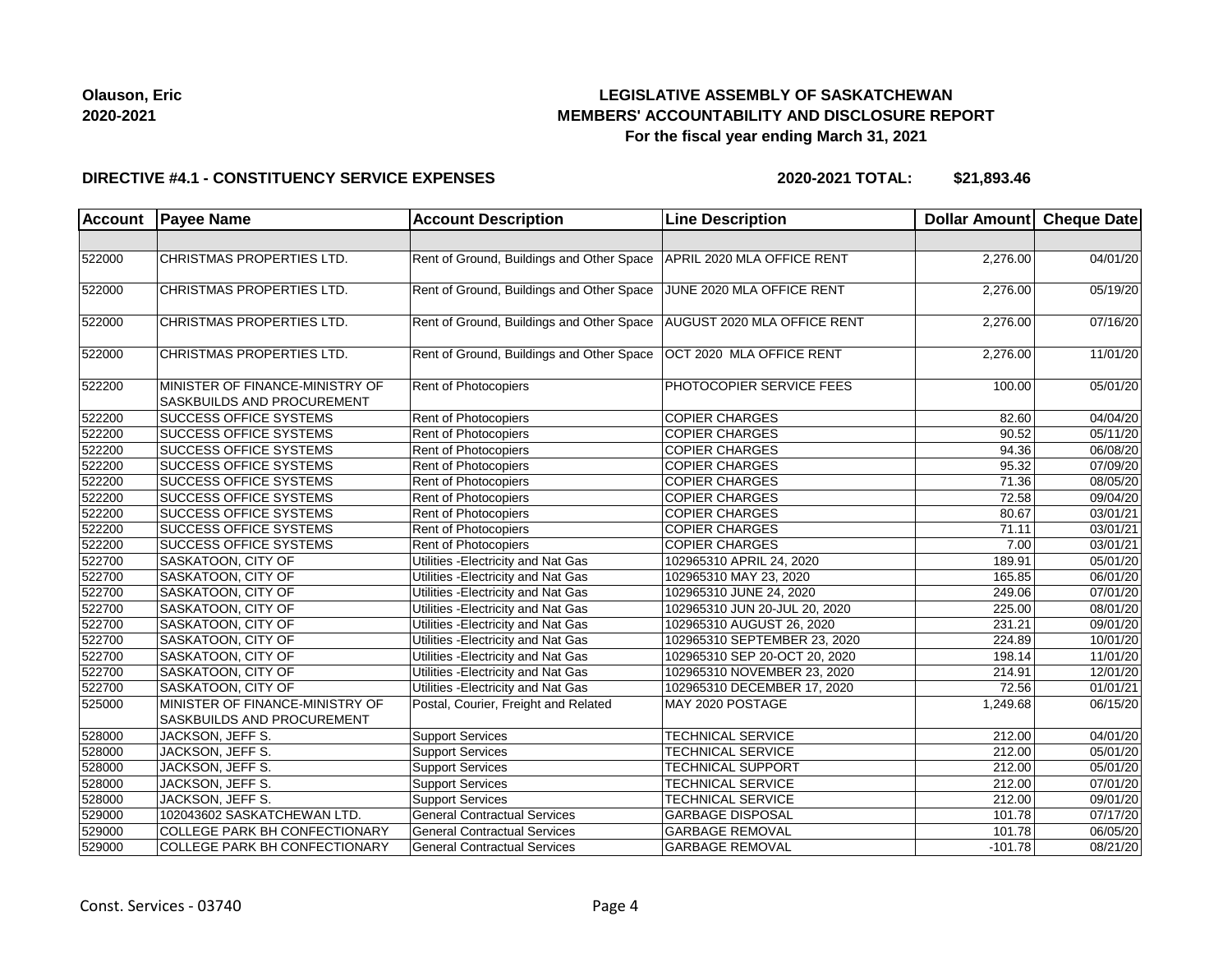## **LEGISLATIVE ASSEMBLY OF SASKATCHEWAN MEMBERS' ACCOUNTABILITY AND DISCLOSURE REPORT For the fiscal year ending March 31, 2021**

#### **DIRECTIVE #4.1 - CONSTITUENCY SERVICE EXPENSES**

**2020-2021 TOTAL: \$21,893.46**

| <b>Account</b> | <b>Payee Name</b>                 | <b>Account Description</b>          | <b>Line Description</b>               | Dollar Amount Cheque Date |                       |
|----------------|-----------------------------------|-------------------------------------|---------------------------------------|---------------------------|-----------------------|
|                |                                   |                                     |                                       |                           |                       |
| 529000         | COSMOPOLITAN INDUSTRIES LTD.      | <b>General Contractual Services</b> | SHREDDING SERVICES                    | 175.00                    | 01/01/21              |
| 530300         | MARU GROUP CANADA INC.            | Primary Research/Focus group        | AD HOC RESEARCH                       | 661.11                    | 06/01/20              |
| 530300         | MARU GROUP CANADA INC.            | Primary Research/Focus group        | AD HOC RESEARCH                       | 661.11                    | 10/01/20              |
| 530500         | <b>CREATIVE OUTDOOR</b>           | Media Placement                     | <b>ADVERTISING</b>                    | 131.00                    | 04/01/20              |
| 530500         | <b>CREATIVE OUTDOOR</b>           | Media Placement                     | <b>ADVERTISING</b>                    | 270.00                    | 04/01/20              |
| 530500         | <b>CREATIVE OUTDOOR</b>           | Media Placement                     | <b>ADVERTISING</b>                    | 131.00                    | 05/01/20              |
| 530500         | <b>CREATIVE OUTDOOR</b>           | Media Placement                     | <b>ADVERTISING</b>                    | 270.00                    | 05/01/20              |
| 530500         | <b>CREATIVE OUTDOOR</b>           | Media Placement                     | <b>ADVERTISING</b>                    | 131.00                    | $\overline{07}/01/20$ |
| 530500         | <b>CREATIVE OUTDOOR</b>           | Media Placement                     | <b>ADVERTISING</b>                    | 131.00                    | 07/01/20              |
| 530500         | <b>CREATIVE OUTDOOR</b>           | Media Placement                     | <b>ADVERTISING</b>                    | 270.00                    | 07/01/20              |
| 530500         | <b>CREATIVE OUTDOOR</b>           | Media Placement                     | <b>ADVERTISING</b>                    | 270.00                    | 07/01/20              |
| 530500         | <b>CREATIVE OUTDOOR</b>           | Media Placement                     | <b>ADVERTISING</b>                    | 133.10                    | 08/01/20              |
| 530500         | <b>CREATIVE OUTDOOR</b>           | Media Placement                     | <b>ADVERTISING</b>                    | 274.20                    | 08/01/20              |
| 530500         | <b>CREATIVE OUTDOOR</b>           | Media Placement                     | <b>ADVERTISING</b>                    | 133.10                    | 01/01/21              |
| 530500         | <b>CREATIVE OUTDOOR</b>           | Media Placement                     | <b>ADVERTISING - FINAL</b>            | 274.20                    | 01/01/21              |
| 530500         | <b>GREYSTONE COMMUNITY</b>        | Media Placement                     | ADVERTISEMENT                         | 50.00                     | 11/01/20              |
|                | <b>ASSOCIATION</b>                |                                     |                                       |                           |                       |
| 530500         | KNIGHTS OF COLUMBUS               | Media Placement                     | <b>ADVERTISING</b>                    | 150.00                    | 08/01/20              |
| 530500         | OLAUSON, ERIC                     | Media Placement                     | REIMB: SOFTWARE/ADVERTISING           | 30.00                     | 06/01/20              |
| 530500         | OLAUSON, ERIC                     | Media Placement                     | REIMB: ADVERTISING                    | 21.08                     | 07/01/20              |
| 530500         | <b>OLAUSON, ERIC</b>              | Media Placement                     | <b>REIMB: ADVERTISING</b>             | 25.06                     | 08/06/20              |
| 530500         | SASKATOON SOCCER CENTRE INC.      | Media Placement                     | ADVERTISING-TERM ENDS AUGUST<br>31/20 | 550.00                    | 04/01/20              |
| 530500         | <b>VARSITY VIEW COMMUNITY</b>     | Media Placement                     | <b>ADVERTISING</b>                    | 75.00                     | 05/15/20              |
|                | <b>ASSOCIATION</b>                |                                     |                                       |                           |                       |
| 530800         | <b>WESTERN LITHO LTD.</b>         | Publications                        | POSTCARD MAILER                       | 1,669.70                  | 07/01/20              |
| 530900         | <b>FAST, MADELAINE</b>            | <b>Promotional Items</b>            | SOFTWARE/PROVINCIAL FLAGS             | 124.21                    | 07/01/20              |
| 555000         | <b>FAST, MADELAINE</b>            | Other Material and Supplies         | MOUSE/OFFICE SUPPLIES                 | 29.98                     | 05/07/20              |
| 555000         | <b>FAST, MADELAINE</b>            | Other Material and Supplies         | <b>OFFICE SUPPLIES</b>                | 35.97                     | 06/01/20              |
| 555000         | <b>FAST, MADELAINE</b>            | Other Material and Supplies         | OFFICE SUPPLIES/ICLOUD STORAGE        | 66.59                     | 07/01/20              |
| 555000         | <b>WATER MATTERS DBA CULLIGAN</b> | Other Material and Supplies         | <b>OFFICE SUPPLIES</b>                | 12.67                     | 05/01/20              |
| 555000         | <b>WATER MATTERS DBA CULLIGAN</b> | Other Material and Supplies         | OFFICE SUPPLIES                       | 29.57                     | 06/01/20              |
| 555000         | <b>WATER MATTERS DBA CULLIGAN</b> | Other Material and Supplies         | <b>OFFICE SUPPLIES</b>                | 12.67                     | 07/01/20              |
| 555000         | <b>WATER MATTERS DBA CULLIGAN</b> | Other Material and Supplies         | OFFICE SUPPLIES                       | 12.67                     | 08/01/20              |
| 555000         | <b>WATER MATTERS DBA CULLIGAN</b> | Other Material and Supplies         | OFFICE SUPPLIES                       | 12.67                     | 09/01/20              |
| 555000         | WATER MATTERS DBA CULLIGAN        | Other Material and Supplies         | OFFICE SUPPLIES                       | 2.67                      | 10/01/20              |
| 555000         | WATER MATTERS DBA CULLIGAN        | Other Material and Supplies         | OFFICE SUPPLIES                       | 12.67                     | 11/01/20              |
| 564300         | <b>FAST, MADELAINE</b>            | Computer Hardware - Exp.            | MOUSE/OFFICE SUPPLIES                 | 66.80                     | 05/07/20              |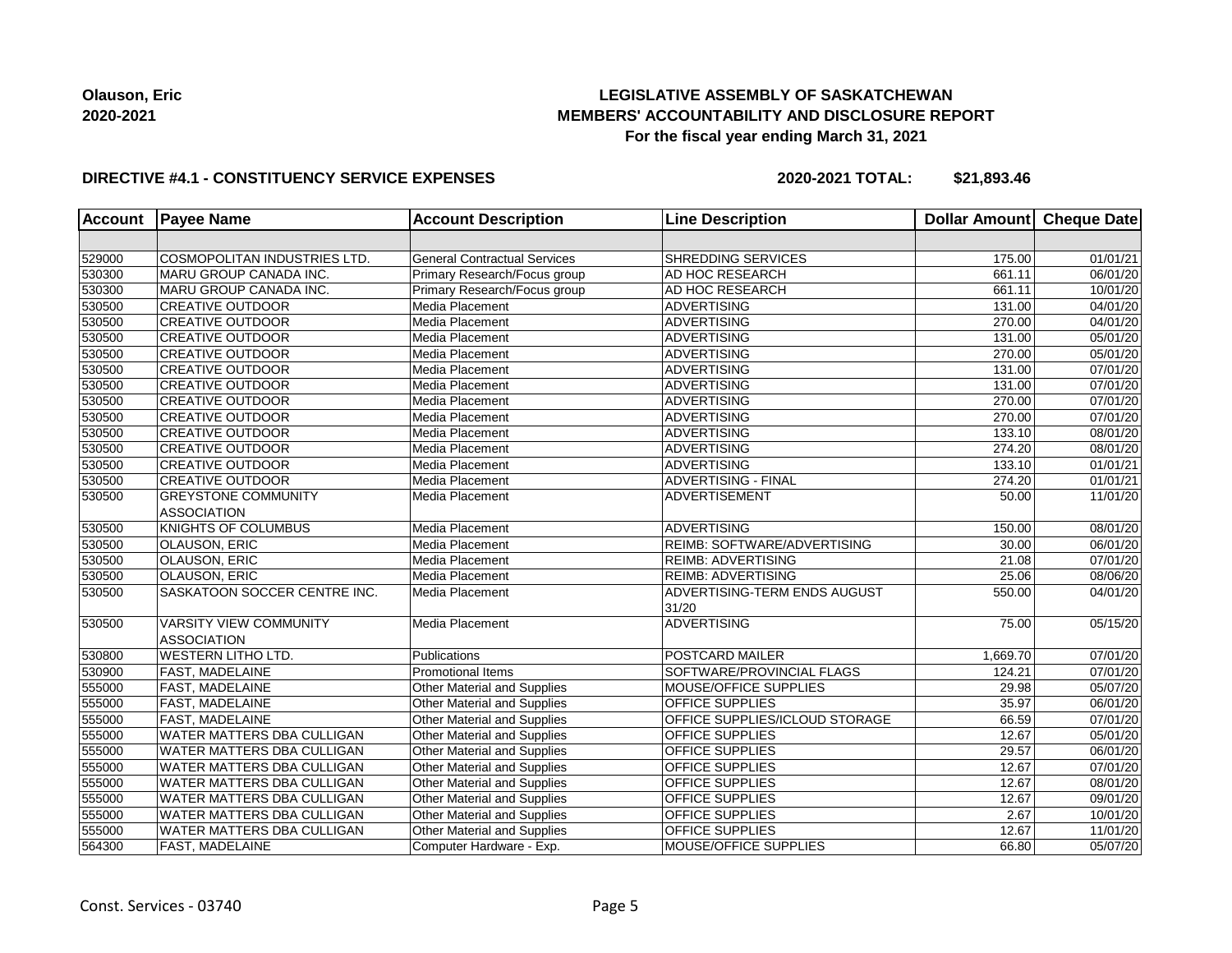## **LEGISLATIVE ASSEMBLY OF SASKATCHEWAN MEMBERS' ACCOUNTABILITY AND DISCLOSURE REPORT For the fiscal year ending March 31, 2021**

## **DIRECTIVE #4.1 - CONSTITUENCY SERVICE EXPENSES**

**2020-2021 TOTAL: \$21,893.46**

| <b>Account</b> | <b>Payee Name</b>    | <b>Account Description</b>           | <b>Line Description</b>            | Dollar Amount | <b>Cheque Date</b> |
|----------------|----------------------|--------------------------------------|------------------------------------|---------------|--------------------|
|                |                      |                                      |                                    |               |                    |
| 564300         | <b>OLAUSON, ERIC</b> | Computer Hardware - Exp.             | REIMB: DROPBOX PLUS                | 155.88        | 04/17/20           |
| 564600         | FAST. MADELAINE      | Computer Software - Exp              | SOFTWARE/PROVINCIAL FLAGS          | 155.88        | 07/01/20           |
| 564600         | FAST. MADELAINE      | Computer Software - Exp              | OFFICE SUPPLIES/ICLOUD STORAGE     | 1.43          | 07/16/20           |
| 564600         | FAST, MADELAINE      | Computer Software - Exp              | <b>IICLOUD STORAGE</b>             | 2.86          | 09/23/20           |
| 564600         | OLAUSON, ERIC        | Computer Software - Exp              | IREIMB: SOFTWARE                   | 24.43         | 05/01/20           |
| 564600         | <b>OLAUSON, ERIC</b> | Computer Software - Exp              | REIMB: ICLOUD STORAGE              | 4.43          | 05/13/20           |
| 564600         | <b>OLAUSON, ERIC</b> | Computer Software - Exp              | <b>REIMB: SOFTWARE/ADVERTISING</b> | 200.65        | 06/01/20           |
| 564600         | <b>OLAUSON, ERIC</b> | Computer Software - Exp              | <b>REIMB: CLOUD STORAGE</b>        | 4.43          | 06/17/20           |
| 564600         | <b>OLAUSON, ERIC</b> | Computer Software - Exp              | REIMB: ICLOUD STORAGE              | 4.43          | 08/14/20           |
| 564600         | <b>OLAUSON, ERIC</b> | Computer Software - Exp              | <b>REIMB: ICLOUD STORAGE</b>       | 4.43          | 09/23/20           |
| 565200         | <b>OLAUSON, ERIC</b> | Office Furniture and Equipment - Exp | <b>REIMB: CELL PHONE ACCESSORY</b> | 154.10        | 05/01/20           |
| 565200         | <b>OLAUSON, ERIC</b> | Office Furniture and Equipment - Exp | <b>REIMB: HEADPHONES</b>           | 222.20        | 05/07/20           |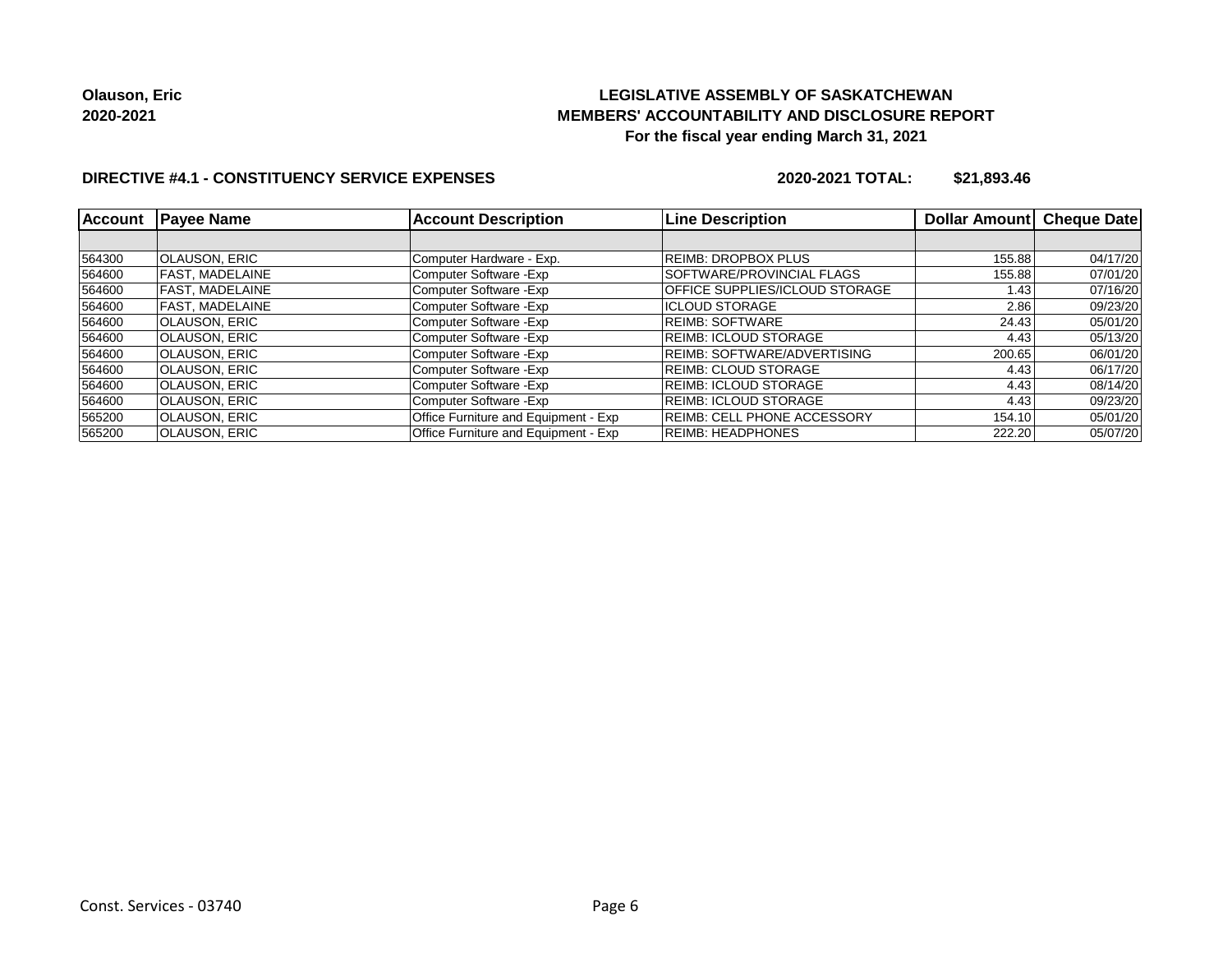## **LEGISLATIVE ASSEMBLY OF SASKATCHEWAN MEMBERS' ACCOUNTABILITY AND DISCLOSURE REPORT For the fiscal year ending March 31, 2021**

#### **DIRECTIVE #6 - CONSTITUENCY ASSISTANT EXPENSES**

**2020-2021 TOTAL: \$44,377.56**

| <b>Account</b> | <b>Payee Name</b>   | <b>Account Description</b>       | Dollar Amount | <b>Cheque Date</b> |
|----------------|---------------------|----------------------------------|---------------|--------------------|
|                |                     |                                  |               |                    |
| 513000         | FAST, MADELAINE A A | Out-of-Scope Permanent           | 0.00          | 04/01/20           |
| 513000         | FAST, MADELAINE A A | Out-of-Scope Permanent           | $-442.50$     | 04/13/20           |
| 513000         | FAST, MADELAINE A A | Out-of-Scope Permanent           | 2.212.50      | 04/14/20           |
| 513000         | FAST, MADELAINE A A | Out-of-Scope Permanent           | 2,212.50      | 05/01/20           |
| 513000         | FAST, MADELAINE A A | Out-of-Scope Permanent           | 2,212.50      | 05/13/20           |
| 513000         | FAST, MADELAINE A A | Out-of-Scope Permanent           | 2,212.50      | 05/27/20           |
| 513000         | FAST, MADELAINE A A | Out-of-Scope Permanent           | 2,356.50      | 06/10/20           |
| 513000         | FAST, MADELAINE A A | Out-of-Scope Permanent           | 2,241.30      | 06/24/20           |
| 513000         | FAST, MADELAINE A A | Out-of-Scope Permanent           | 2,241.30      | 07/08/20           |
| 513000         | FAST, MADELAINE A A | Out-of-Scope Permanent           | 2,241.30      | 07/22/20           |
| 513000         | FAST, MADELAINE A A | Out-of-Scope Permanent           | 2,241.30      | 08/05/20           |
| 513000         | FAST, MADELAINE A A | Out-of-Scope Permanent           | 2,241.30      | 08/19/20           |
| 513000         | FAST, MADELAINE A A | Out-of-Scope Permanent           | 2,241.30      | 09/02/20           |
| 513000         | FAST, MADELAINE A A | Out-of-Scope Permanent           | 2,241.30      | 09/16/20           |
| 513000         | FAST, MADELAINE A A | Out-of-Scope Permanent           | 2,241.30      | 10/01/20           |
| 513000         | FAST, MADELAINE A A | Out-of-Scope Permanent           | 4,766.50      | 10/06/20           |
| 513000         | FAST, MADELAINE A A | Out-of-Scope Permanent           | 1,692.82      | 11/12/20           |
| 513000         | FAST, MADELAINE A A | Out-of-Scope Permanent           | 0.00          | 11/24/20           |
| 517100         | FAST, MADELAINE A A | Severance Pay                    | 2,241.30      | 12/01/20           |
| 517100         | FAST, MADELAINE A A | Severance Pay                    | 2,241.30      | 12/22/20           |
| 517100         | FAST, MADELAINE A A | Severance Pay                    | 2,241.30      | 12/22/20           |
| 517100         | FAST, MADELAINE A A | Severance Pay                    | 2,241.30      | 01/06/21           |
| 517100         | FAST, MADELAINE A A | Severance Pay                    | 1,187.89      | 01/20/21           |
| 519900         | None (Default)      | Change in Y/E Accrued Empl Leave | $-929.25$     | 04/20/20           |
|                |                     | Entitlements                     |               |                    |